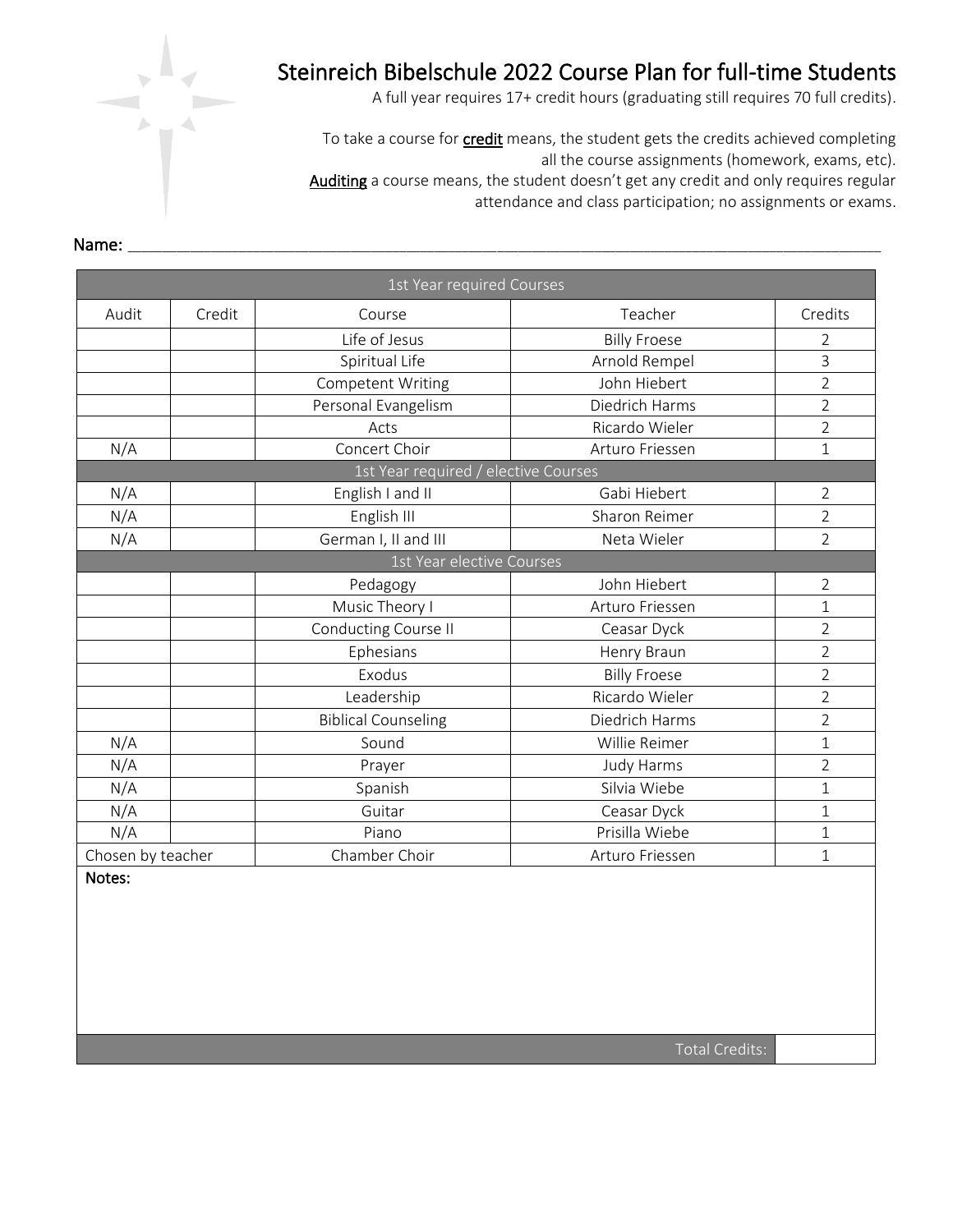

A full year requires 17+ credit hours (graduating still requires 70 full credits).

To take a course for *credit* means, the student gets the credits achieved completing all the course assignments (homework, exams, etc). Auditing a course means, the student doesn't get any credit and only requires regular attendance and class participation; no assignments or exams.

|                   |        | 2nd Year required Courses            |                     |                |
|-------------------|--------|--------------------------------------|---------------------|----------------|
| Audit             | Credit | Course                               | Techer              | Credits        |
|                   |        | Old Testament I                      | John Hiebert        | 3              |
|                   |        | New Testament I                      | John Hiebert        | 3              |
|                   |        | <b>Bible Study</b>                   | Diedrich Harms      | 3              |
| N/A               |        | Forgiveness                          | Hans Friessen       | $\overline{2}$ |
| N/A               |        | Concert Choir                        | Arturo Friessen     | $\mathbf{1}$   |
|                   |        | 2nd Year required / elective Courses |                     |                |
| N/A               |        | English I and II                     | Gabi Hiebert        | 2              |
| N/A               |        | English III                          | Sharon Reimer       | $\overline{2}$ |
| N/A               |        | German I, II and III                 | Neta Wieler         | 2              |
|                   |        | 2nd Year elective Courses            |                     |                |
|                   |        | Pedagogy                             | John Hiebert        | $\overline{2}$ |
|                   |        | Music Theory I                       | Arturo Friessen     | 1              |
|                   |        | Conducting Course II                 | Ceasar Dyck         | 2              |
|                   |        | Ephesians                            | Henry Braun         | $\overline{2}$ |
|                   |        | Exodus                               | <b>Billy Froese</b> | $\overline{2}$ |
|                   |        | <b>Biblical Counseling</b>           | Diedrich Harms      | $\overline{2}$ |
|                   |        | Leadership                           | Ricardo Wieler      | $\overline{2}$ |
| N/A               |        | Sound                                | Willie Reimer       | $\mathbf{1}$   |
| N/A               |        | Prayer                               | Judy Harms          | $\overline{2}$ |
| N/A               |        | Spanish                              | Sylvia Wiebe        | $\mathbf 1$    |
| N/A               |        | Guitar                               | Ceasar Dyck         | $\mathbf{1}$   |
| N/A               |        | Piano                                | Prisilla Wiebe      | $\mathbf 1$    |
| Chosen by teacher |        | Chamber Choir                        | Arturo Friessen     | $\mathbf{1}$   |

#### Name: \_\_\_\_\_\_\_\_\_\_\_\_\_\_\_\_\_\_\_\_\_\_\_\_\_\_\_\_\_\_\_\_\_\_\_\_\_\_\_\_\_\_\_\_\_\_\_\_\_\_\_\_\_\_\_\_\_\_\_\_\_\_\_\_\_\_\_\_\_\_\_\_\_\_\_\_\_\_\_\_\_\_\_\_\_\_\_\_\_\_\_\_\_\_\_\_\_\_\_\_\_\_\_\_\_\_\_\_

Notes: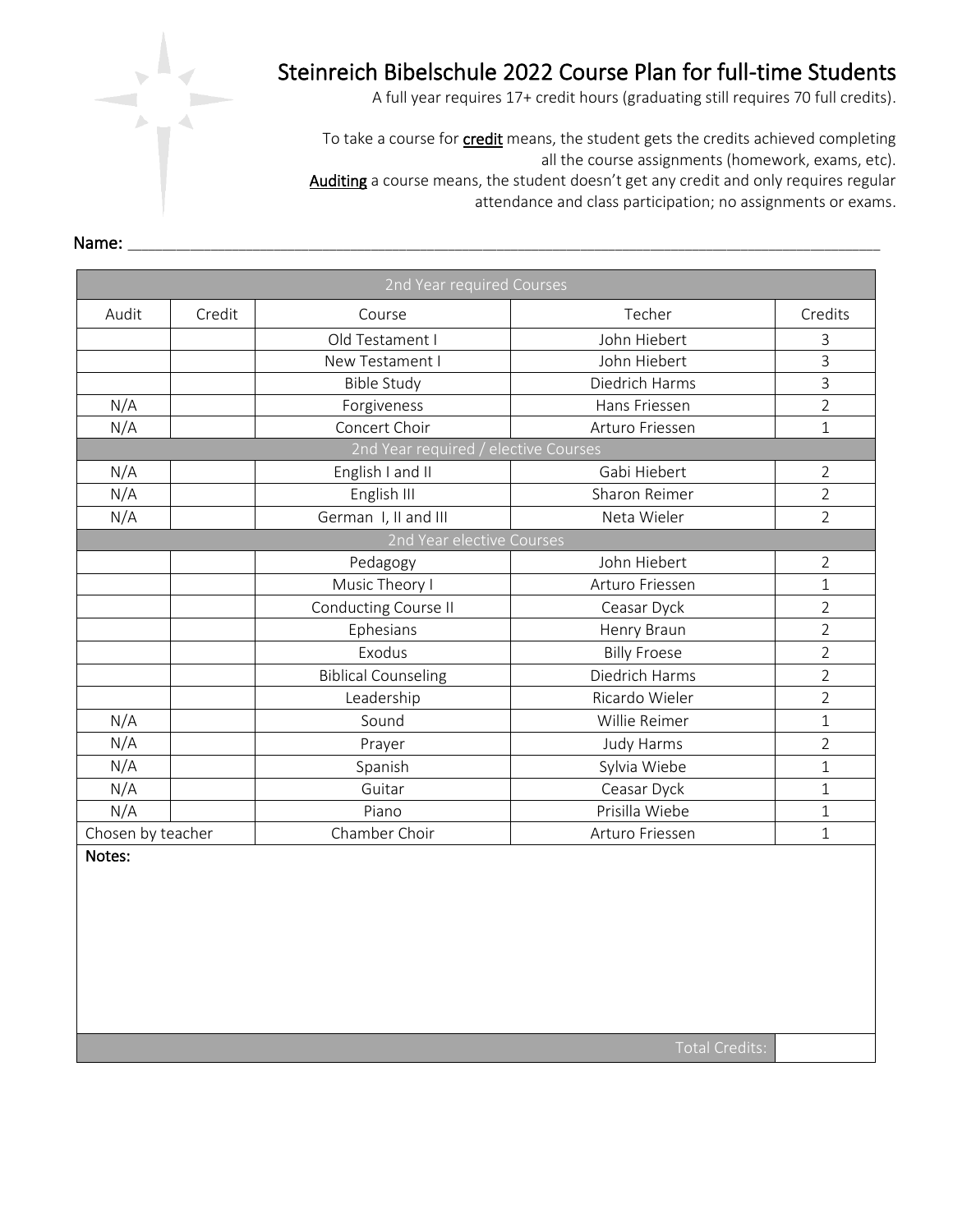

A full year requires 17+ credit hours (graduating still requires 70 full credits).

To take a course for **credit** means, the student gets the credits achieved completing all the course assignments (homework, exams, etc). Auditing a course means, the student doesn't get any credit and only requires regular attendance and class participation; no assignments or exams.

|                   |        | 3rd Year required Courses            |                     |                |
|-------------------|--------|--------------------------------------|---------------------|----------------|
| Audit             | Credit | Course                               | Teacher             | Credits        |
|                   |        | Old Testament I                      | John Hlebert        | 3              |
|                   |        | New Testament I                      | John Hiebert        | $\overline{3}$ |
|                   |        | Church History                       | <b>Billy Froese</b> | $\mathsf{3}$   |
|                   |        | Theology I                           | Diedrich Harms      | $\overline{3}$ |
| N/A               |        | Concert Choir                        | Arturo Friessen     | $\mathbf 1$    |
|                   |        | 3rd Year required / elective Courses |                     |                |
| N/A               |        | English I and II                     | Gabi Hiebert        | $\overline{2}$ |
| N/A               |        | English III                          | Sharon Reimer       | $\overline{2}$ |
| N/A               |        | German I, II and III                 | Neta Wieler         | $\overline{2}$ |
|                   |        | 3rd Year elective Courses            |                     |                |
|                   |        | * Ephesians                          | Henry Braun         | $\overline{2}$ |
|                   |        | * Exodus                             | <b>Billy Froese</b> | $\overline{2}$ |
|                   |        | * Introduction to the Bible          | Lionel Schmitt      | $\overline{2}$ |
|                   |        | Pedagogy                             | John Hiebert        | $\overline{2}$ |
|                   |        | Homiletic                            | John Hiebert        | $\overline{3}$ |
|                   |        | Music Theory I                       | Arturo Friessen     | $\mathbf{1}$   |
|                   |        | Conducting Course II                 | Ceasar Dyck         | $\overline{2}$ |
|                   |        | <b>Biblical Counseling</b>           | Diedrich Harms      | $\overline{2}$ |
|                   |        | Leadership                           | Ricardo Wieler      | $\overline{2}$ |
|                   |        | Hermeneutic                          | Ricardo Wieler      | $\overline{3}$ |
| N/A               |        | Sound                                | Willie Reimer       | $\mathbf{1}$   |
| N/A               |        | Prayer                               | <b>Judy Harms</b>   | $\overline{2}$ |
| N/A               |        | Spanish                              | Sylvia Wiebe        | 1              |
| N/A               |        | Guitar                               | Ceasar Dyck         | $\mathbf 1$    |
| N/A               |        | Piano                                | Prisilla Wiebe      | $\mathbf 1$    |
| Chosen by teacher |        | Chamber Choir                        | Arturo Friessen     | $\mathbf 1$    |
| Notes:            |        |                                      |                     |                |

### Name: \_\_\_\_\_\_\_\_\_\_\_\_\_\_\_\_\_\_\_\_\_\_\_\_\_\_\_\_\_\_\_\_\_\_\_\_\_\_\_\_\_\_\_\_\_\_\_\_\_\_\_\_\_\_\_\_\_\_\_\_\_\_\_\_\_\_\_\_\_\_\_\_\_\_\_\_\_\_\_\_\_\_\_\_\_\_\_\_\_\_\_\_\_\_\_\_\_\_\_\_\_\_\_\_\_\_\_\_

\* Required to graduate.